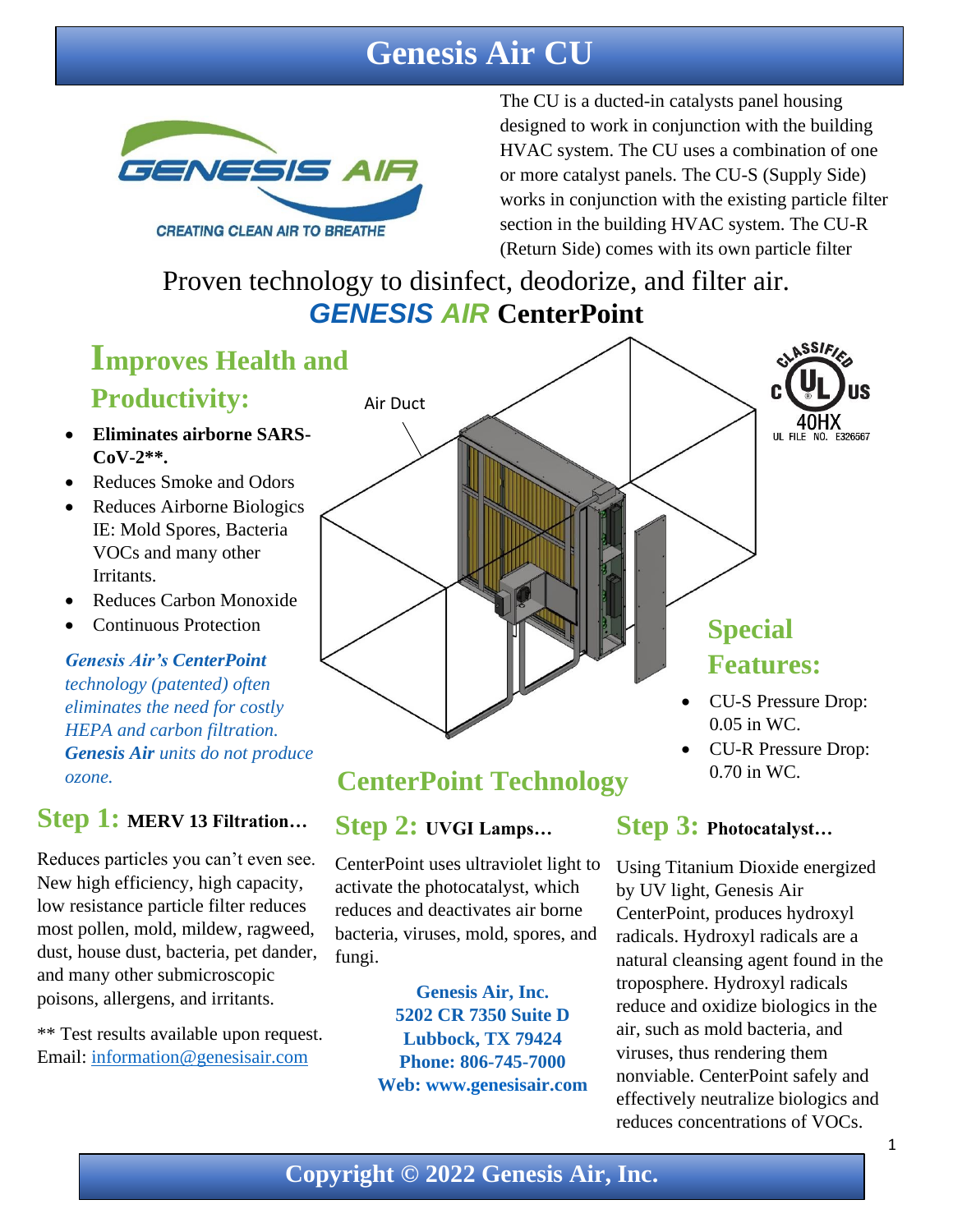## **Genesis Air CU**







#### **CU Size Chart**

| <b>Model</b> | A        | B        | $\mathsf{C}$ | D        | <b>CFM</b> | Approximate             | <b>Current</b> | Weight | Lamp Length<br>and Quantity |
|--------------|----------|----------|--------------|----------|------------|-------------------------|----------------|--------|-----------------------------|
|              | (inches) | (inches) | (inches)     | (inches) |            | <b>AC Tonnage</b>       | (amps)         | (Ibs.) |                             |
| 1212 CU      | 13.42    | 15.27    | 11.8         | 11.26    | 500        | $\mathbf{1}$            | 0.32           | 16.04  | (2) 12"                     |
| 1216 CU      | 13.42    | 19.27    | 11.8         | 15.26    | 667        | 1.5                     | 0.42           | 17.51  | (2) 16"                     |
| 1220 CU      | 13.42    | 23.27    | 11.8         | 19.26    | 833        | $\overline{2}$          | 0.70           | 19.57  | (2) 20"                     |
| 1224 CU      | 13.42    | 27.27    | 11.8         | 23.26    | 1000       | 2.5                     | 0.88           | 21.63  | $(2)$ 24"                   |
| 1232 CU      | 13.42    | 35.27    | 11.8         | 31.26    | 1333       | 3                       | 1.12           | 28.06  | (2) 31"                     |
| 1240 CU      | 13.42    | 43.27    | 11.8         | 39.23    | 1667       | $\overline{\mathbf{4}}$ | 1.48           | 32.33  | $(2)$ 40"                   |
| 1248 CU      | 13.42    | 51.27    | 11.8         | 47.26    | 2000       | 5                       | 1.62           | 36.61  | (2) 48"                     |
| 1256 CU      | 13.42    | 59.27    | 11.8         | 55.26    | 2333       | 5.5                     | 2.02           | 42.36  | (2) 55"                     |
| 1262 CU      | 13.42    | 65.27    | 11.8         | 61.26    | 2583       | 6.5                     | 2.30           | 45.42  | (2) 59"                     |
| 1272 CU      | 13.42    | 76.56    | 11.8         | 72.54    | 3000       | 7.5                     | 2.68           | 53.29  | (4)36"                      |
| 1612 CU      | 17.41    | 15.27    | 15.8         | 11.26    | 667        | 1.5                     | 0.48           | 19.49  | (3) 12"                     |
| 1616 CU      | 17.41    | 19.27    | 15.8         | 15.26    | 889        | $\overline{2}$          | 0.63           | 21.07  | (3) 16"                     |
| 1620 CU      | 17.41    | 23.27    | 15.8         | 19.26    | 1111       | 2.5                     | 1.05           | 23.58  | (3) 20"                     |
| 1624 CU      | 17.41    | 27.27    | 15.8         | 23.26    | 1333       | 3                       | 1.32           | 25.42  | (3) 24"                     |
| 1632 CU      | 17.41    | 35.27    | 15.8         | 31.26    | 1778       | 4.5                     | 1.68           | 32.82  | (3) 31"                     |
| 1640 CU      | 17.41    | 43.27    | 15.8         | 39.23    | 2222       | 5.5                     | 2.22           | 37.32  | $(3)$ 40"                   |
| 1648 CU      | 17.41    | 51.27    | 15.8         | 47.26    | 2667       | 6.5                     | 2.43           | 41.83  | (3) 48"                     |
| 1656 CU      | 17.41    | 59.27    | 15.8         | 55.26    | 3111       | 7.5                     | 3.03           | 57.48  | (3) 55"                     |
| 1662 CU      | 17.41    | 65.27    | 15.8         | 61.26    | 3444       | 8.5                     | 3.45           | 51.89  | (3) 59"                     |
| 1672 CU      | 17.41    | 76.56    | 15.8         | 72.54    | 4000       | 10                      | 4.02           | 61.13  | $(6)$ 36"                   |
| 2012 CU      | 21.41    | 15.27    | 19.8         | 11.26    | 833        | $\overline{2}$          | 21.79          | 21.79  | (3) 12"                     |
| 2016 CU      | 21.41    | 19.27    | 19.8         | 15.26    | 1111       | 2.5                     | 0.63           | 23.49  | (3) 16"                     |
| 2020 CU      | 21.41    | 23.27    | 19.8         | 19.26    | 1389       | 3.5                     | 1.05           | 25.77  | (3) 20"                     |
| 2024 CU      | 21.41    | 27.27    | 19.8         | 23.26    | 1667       | 4                       | 1.32           | 36.47  | (3) 24"                     |
| 2032 CU      | 21.41    | 35.27    | 19.8         | 31.26    | 2222       | 5.5                     | 1.68           | 36.17  | (3) 31"                     |
| 2040 CU      | 21.41    | 43.27    | 19.8         | 39.23    | 2778       | $\overline{7}$          | 2.22           | 40.90  | $(3)$ 40"                   |

**Copyright © 2022 Genesis Air, Inc.**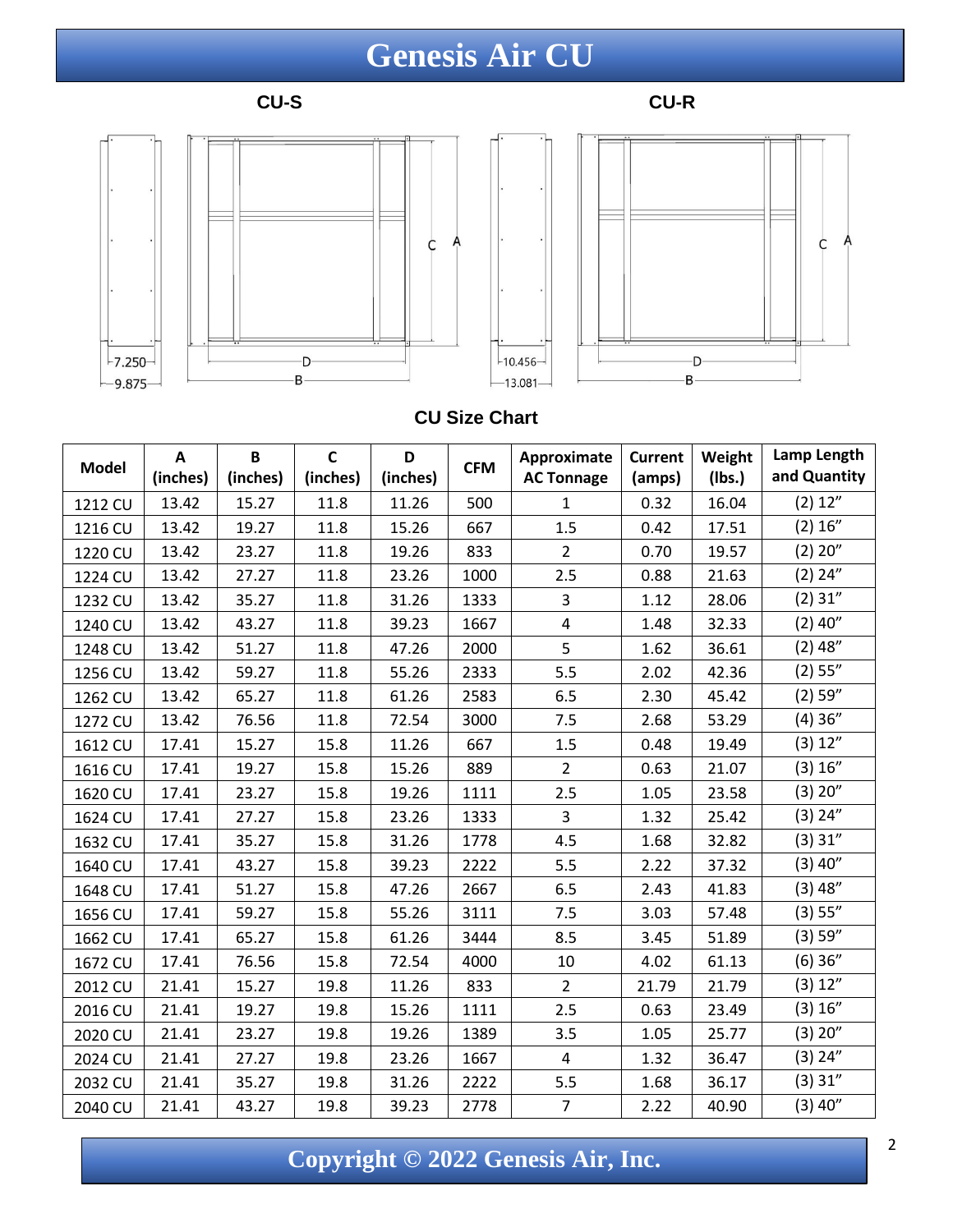| <b>Model</b> | A        | B        | $\mathsf{C}$ | D        |            | Approximate       | <b>Current</b> | Weight | Lamp Length  |
|--------------|----------|----------|--------------|----------|------------|-------------------|----------------|--------|--------------|
|              | (inches) | (inches) | (inches)     | (inches) | <b>CFM</b> | <b>AC Tonnage</b> | (amps)         | (Ibs.) | and Quantity |
| 2048 CU      | 21.41    | 51.27    | 19.8         | 47.26    | 3333       | 8                 | 2.43           | 45.62  | (3) 48"      |
| 2056 CU      | 21.41    | 59.27    | 19.8         | 55.26    | 3889       | 9.5               | 3.03           | 52.91  | (3) 55"      |
| 2062 CU      | 21.41    | 65.27    | 19.8         | 61.26    | 4306       | 10.5              | 3.45           | 56.48  | (3) 59"      |
| 2072 CU      | 21.41    | 76.56    | 19.8         | 72.54    | 5000       | 12.5              | 4.02           | 66.42  | (6) 36"      |
| 2412 CU      | 25.41    | 15.27    | 23.8         | 11.26    | 1000       | 2.5               | 0.64           | 24.51  | (4) 12"      |
| 2416 CU      | 25.41    | 19.27    | 23.8         | 15.26    | 1333       | 3                 | 0.84           | 26.91  | (4) 16"      |
| 2420 CU      | 25.41    | 23.27    | 23.8         | 19.26    | 1667       | 4                 | 1.40           | 29.32  | (4) 20"      |
| 2424 CU      | 25.41    | 27.27    | 23.8         | 23.26    | 2000       | 5                 | 1.76           | 31.72  | $(4)$ 24"    |
| 2432 CU      | 25.41    | 35.27    | 23.8         | 31.26    | 2667       | 6.5               | 2.24           | 40.66  | (4) 31"      |
| 2440 CU      | 25.41    | 43.27    | 23.8         | 39.23    | 3333       | 8                 | 2.96           | 45.62  | $(4)$ 40"    |
| 2448 CU      | 25.41    | 51.27    | 23.8         | 47.26    | 4000       | 10                | 3.24           | 50.57  | $(4)$ 48"    |
| 2456 CU      | 25.41    | 59.27    | 23.8         | 55.26    | 4667       | 11.5              | 4.04           | 58.61  | (4) 55"      |
| 2462 CU      | 25.41    | 65.27    | 23.8         | 61.26    | 5167       | 13                | 4.60           | 62.36  | $(4)$ 59"    |
| 2472 CU      | 25.41    | 76.56    | 23.8         | 72.54    | 6000       | 15                | 4.64           | 75.08  | (8)36"       |
| 3220 CU      | 33.41    | 23.27    | 31.8         | 19.26    | 2222       | 5.5               | 1.75           | 45.87  | (5) 20"      |
| 3224 CU      | 33.41    | 27.27    | 31.8         | 23.26    | 2667       | 6.5               | 2.20           | 49.90  | $(5)$ 24"    |
| 3232 CU      | 33.41    | 35.27    | 31.8         | 31.26    | 3556       | 8.5               | 2.80           | 61.62  | (5) 31"      |
| 3240 CU      | 33.41    | 43.27    | 31.8         | 39.23    | 4444       | 11                | 3.70           | 71.12  | $(5)$ 40"    |
| 3248 CU      | 33.41    | 51.27    | 31.8         | 47.26    | 5333       | 13                | 4.05           | 78.71  | (5) 48"      |
| 3256 CU      | 33.41    | 59.27    | 31.8         | 55.26    | 6222       | 15.5              | 5.05           | 90.38  | (5) 55"      |
| 3262 CU      | 33.41    | 65.27    | 31.8         | 61.26    | 6889       | 17                | 5.75           | 98.02  | (5) 59"      |
| 3272 CU      | 33.41    | 76.56    | 31.8         | 72.54    | 8000       | 20                | 6.70           | 120.16 | (10)36"      |
| 4020 CU      | 41.41    | 23.27    | 39.8         | 19.26    | 2778       | $\overline{7}$    | 2.10           | 53.32  | (6) 20"      |
| 4024 CU      | 41.41    | 27.27    | 39.8         | 23.26    | 3333       | 8                 | 2.64           | 57.34  | $(6)$ 24"    |
| 4032 CU      | 41.41    | 35.27    | 39.8         | 31.26    | 4444       | 11                | 3.36           | 70.58  | (6) 31"      |
| 4040 CU      | 41.41    | 43.27    | 39.8         | 39.23    | 5556       | 14                | 4.44           | 80.95  | $(6)$ 40"    |
| 4048 CU      | 41.41    | 51.27    | 39.8         | 47.26    | 6667       | 16.5              | 4.86           | 88.99  | $(6)$ 48"    |
| 4056 CU      | 41.41    | 59.27    | 39.8         | 55.26    | 7778       | 19.5              | 6.06           | 102.19 | (6) 55"      |
| 4062 CU      | 41.41    | 65.27    | 39.8         | 61.26    | 8611       | 21.5              | 6.90           | 110.58 | (6) 59"      |
| 4072 CU      | 41.41    | 76.56    | 39.8         | 72.54    | 10000      | 25                | 8.04           | 136.28 | $(12)$ 36"   |
| 4820 CU      | 49.41    | 23.27    | 47.8         | 19.26    | 3333       | 8                 | 2.80           | 61.40  | (8) 20"      |
| 4824 CU      | 49.41    | 27.27    | 47.8         | 23.26    | 4000       | 10                | 3.52           | 65.65  | $(8)$ 24"    |
| 4832 CU      | 49.41    | 35.27    | 47.8         | 31.26    | 5333       | 13                | 4.48           | 80.42  | $(8)$ 31"    |
| 4840 CU      | 49.41    | 43.27    | 47.8         | 39.23    | 6667       | 16.5              | 5.92           | 91.65  | $(8)$ 40"    |
| 4848 CU      | 49.41    | 51.27    | 47.8         | 47.26    | 8000       | 20.               | 6.48           | 100.14 | $(8)$ 48"    |
| 4856 CU      | 49.41    | 59.27    | 47.8         | 55.26    | 9333       | 23.               | 8.08           | 114.87 | (8) 55"      |
| 4862 CU      | 49.41    | 65.27    | 47.8         | 61.26    | 10333      | 25.5              | 9.20           | 124.02 | (8) 59"      |
| 4872 CU      | 49.41    | 76.56    | 47.8         | 72.54    | 12000      | 30                | 10.72          | 153.78 | $(19)$ 36"   |
| 5620 CU      | 57.41    | 23.27    | 55.8         | 19.26    | 3889       | 9.5               | 3.15           | 74.86  | (9) 20"      |
| 5624 CU      | 57.41    | 27.27    | 55.8         | 23.26    | 4667       | 11.5              | 3.96           | 51.69  | $(9)$ 24"    |
| 5632 CU      | 57.41    | 35.27    | 55.8         | 31.26    | 6222       | 15.5              | 3.96           | 99.00  | $(9)$ 32"    |
| 5640 CU      | 57.41    | 43.27    | 55.8         | 39.23    | 7778       | 19.5              | 6.66           | 110.26 | $(9)$ 40"    |

**Copyright © 2022 Genesis Air, Inc.**